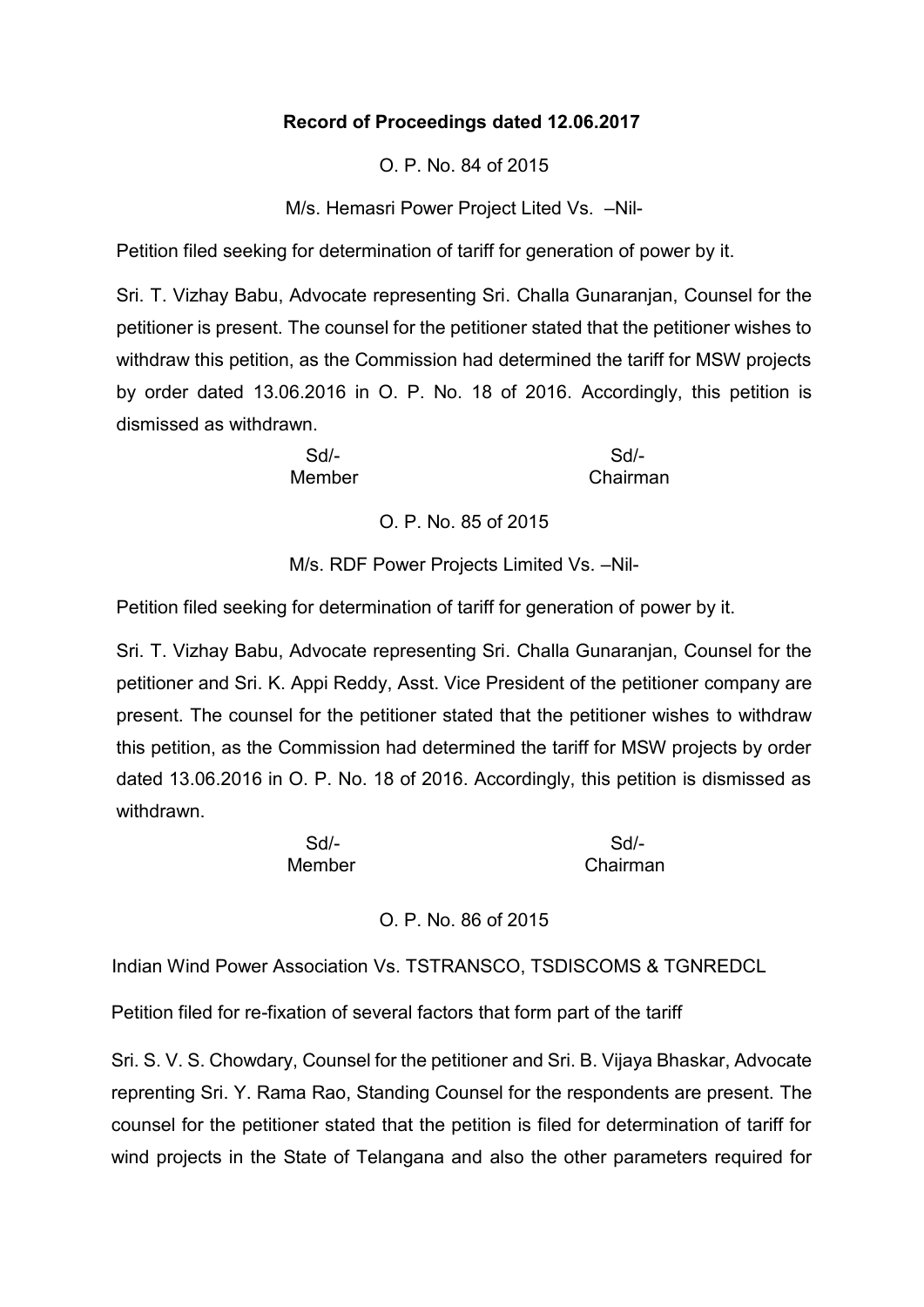such determination. However, earlier the Commission adjourned the matter stating that it is awaiting wind policy to be notified by the government. He also stated that the petitioner has filed all the information required for determination of tariff and other parameters. In reply to the quarry of the Commission about the maintainability of the petition, he stated that he would place the relevant judgments as also the additional information required by the Commission for undertaking such exercise. The advocate representing the respondents sought adjournment on behalf of the standing counsel.

The Commission, in the light of the submissions, adjourned the hearing without giving any date, but also required the counsel for the parties to be ready with the argument on the next date of hearing.

Sd/- Sd/- Member Chairman

> O. P. No 87 of 2015 & I. A. No. 30 of 2015

Wind independent Power Producers Association & another Vs TSDISCOMS

Petition filed seeking determination of tariff for wind energy projects beyond 31.03.2015.

Application filed for amendment of the title of the original petition.

Sri. P. Vikram, Advocate for the petitioners alongwith Sri. Kunal Kaistha, Chief Manager of the 2<sup>nd</sup> petitioner's company and Sri. B. Vijaya Bhaskar, Advocate representing Sri. Y. Rama Rao, Counsel for the respondents are present. The counsel for the petitioner stated that though association filed the petition for determination of tariff of wind projects beyond 31.03.2015, the present case is being pursued by the 2<sup>nd</sup> petitioner, who has filed all the relevant information for determination of tariff and the respondents also filed specific tariff details on their behalf. He also stated that the project is envisaged for establishing a 100 MW capacity generation, however, at present 27 MW of the same is ready for synchronization and another 15 MW is at an advanced stage. The TNREDCL had accorded permission to the project.

On being asked by the Commission as to why the determination for tariff is required in the light of falling bidding prices in respect of wind projects, the counsel for the petitioner stated that there should be some determination of tariff for enabling the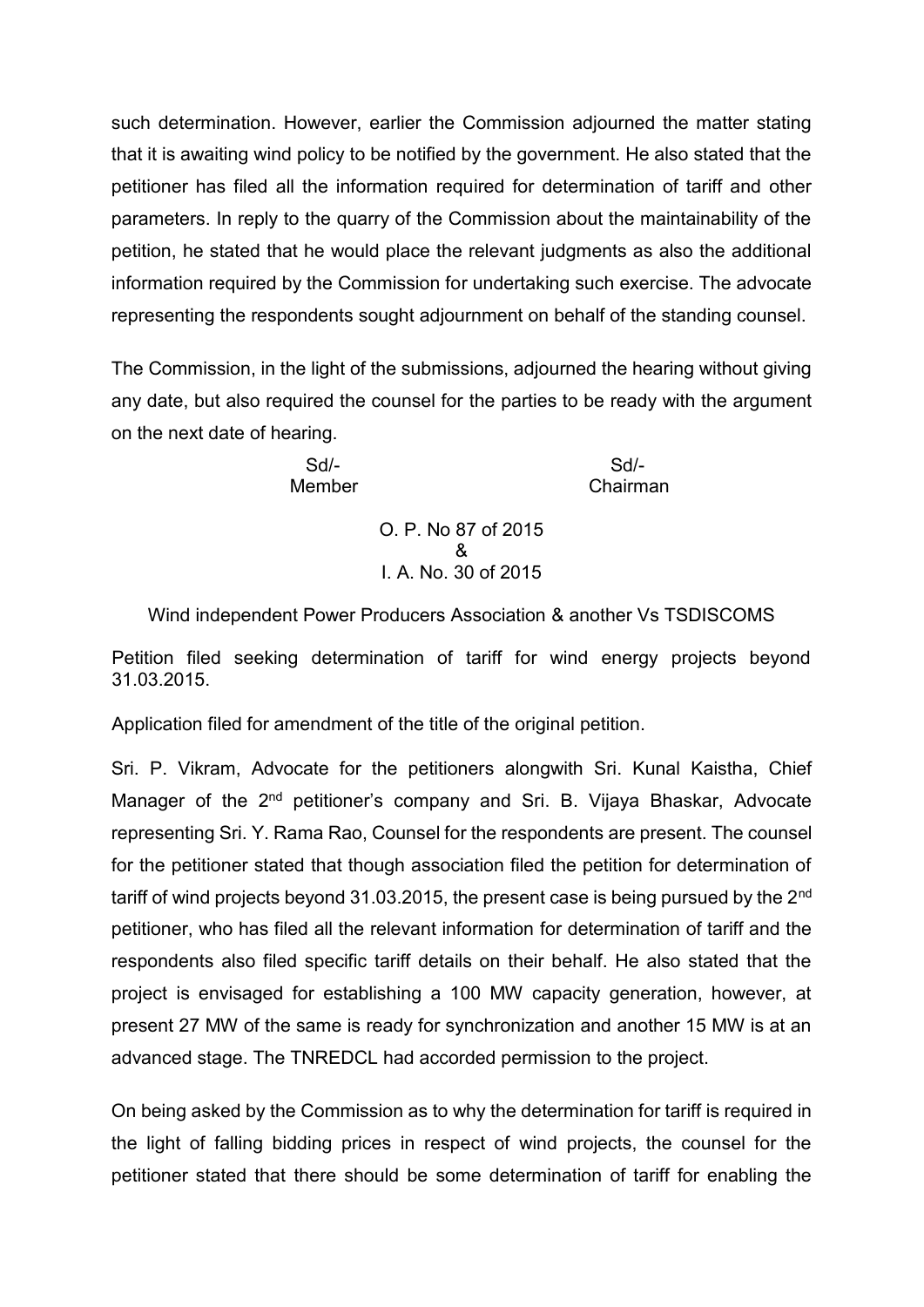project to enter into agreement(s). The advocate for the respondent while stating that they had already requested the Commission in the counter-affidavit for a tariff of Rs. 4.47 ps, however, in the absence of standing counsel for the respondent, he requested for adjournment.

The Commission, in the light of the submissions, adjourned the hearing without giving any date, but also required the counsel for the parties to be ready with the argument on the next date of hearing.

Sd/- Sd/- Member Chairman

> I. A. No. 1 of 2016 in O. P. No. 88 of 2015

M/s. Exhibition Society Vs Nil

Application filed u/s 94 (1) (f) of the Electricity Act, 2003 seeking restoration of the original petition for exemption from license under Section 13 of Electricity Act, 2003

Sri. O. Manohar Reddy, Counsel for the petitioner is present. Sri. B. Vijaya Bhaskar, Advocate representing Sri. Y. Rama Rao, Advocate and standing counsel for TSSPDCL is present to assist the Commission. The counsel for the petitioner has sought restoration of the original petition to the file. Having considered the reasons set out in the restoration petition, the Commission allowed the same.

The counsel for the petitioner made detailed submissions in the matter with regard to grant of exemption to the petitioner. He has pointed out that section 16 of the APER Act. 1998 is still applicable to the petitioner, it being not inconsistent with the provisions of Act, 2003 in stating so he relied on the General Clauses Act, 1897.

To a particular question as to whether inconsistency applies on matching of words or broadly on the principle of collision, he emphasized that there are reported judgments on the topic and would place the same by the next date of hearing. On the other hand, he sought to rely on the mechanism provided in respect of special economic zones under the SEZ Act, 2005. The Commission, at this stage, observed that there is subtle distinction between the present case and the case under SEZ Act, 2005.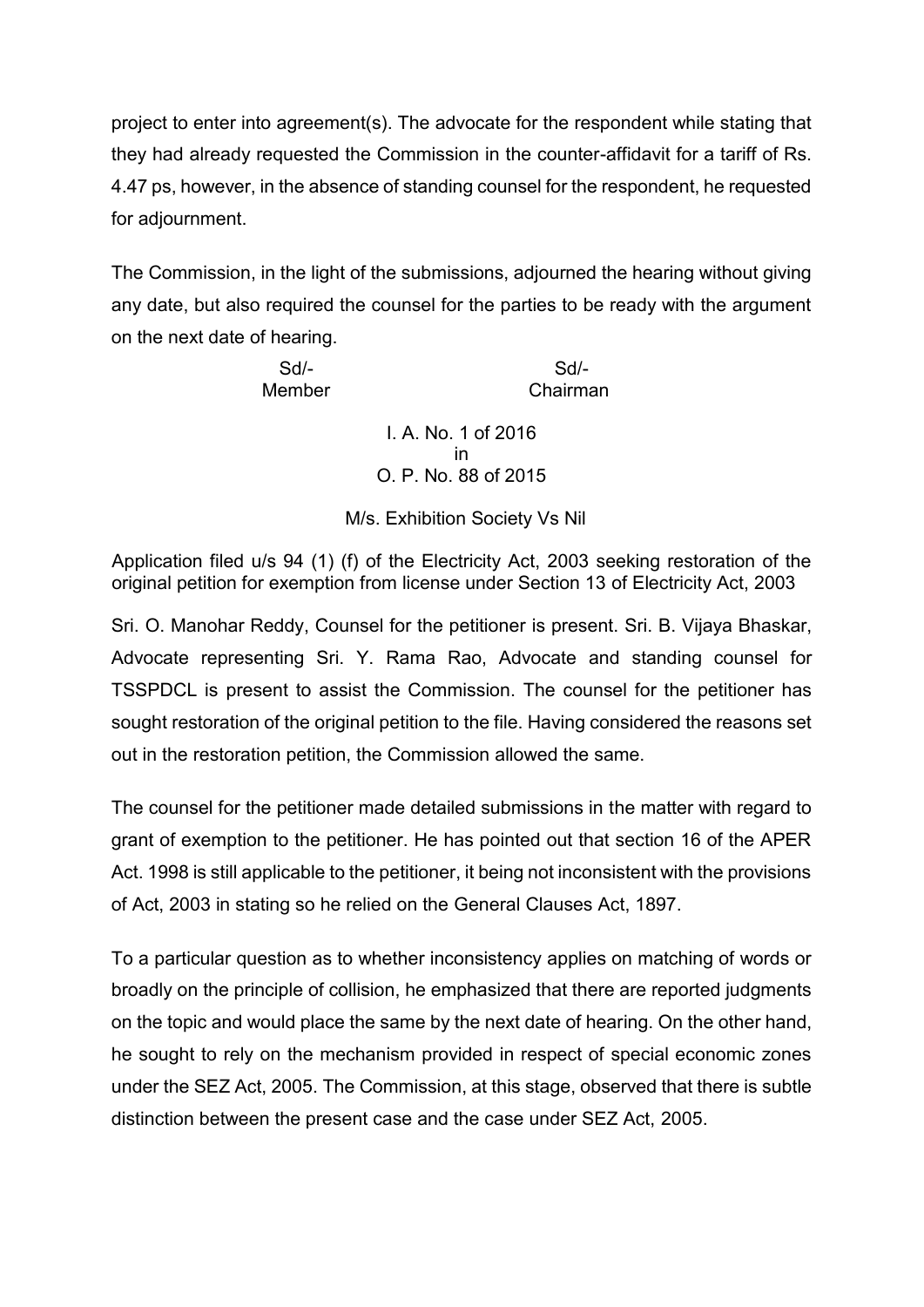While agreeing with the contentions of the counsel for the petitioner in O. P. No. 14 of 2016 that the Commission is required to formulate a policy and thereafter a regulation insofar as supply to consumers procuring power on the bulk basis and supply within a premises, yet he stated that the case of the petitioner is different from such situations.

The Commission considering the submissions about the need for framing a policy and regulation insofar as bulk procurement and supply in a dedicated area, pointed out that under the present dispensation the petitioner is not entitled to any relief. However, in order to take a view on the submissions in this case alongwith submissions in O. P. No. 14 of 2016, the same is adjourned without any date.

Sd/- Sd/- Member Chairman

O. P. No. 89 of 2015

## M/s Bhagyanagar India Limited vs Govt. of Telangana, TSSPDCL, TSTRANSCO and Officers

Petition filed questioning the action of the licensees in demanding payment of wheeling charges contrary to the tariff order dated 09.05.2014 of erstwhile APERC.

Sri. T. Vizhay Babu, Advocate representing Sri. Challa Gunaranjan, Counsel for the petitioner and Sri. B. Vijaya Bhaskar, Advocate representing Sri. Y. Rama Rao, Counsel for the respondents are present. The advocate appearing on behalf of the counsel for the petitioner sought adjournment so as to confirm whether the refund has been completed. The advocate appearing on behalf of the standing counsel for the respondents sought adjournment of the case as the standing counsel is unable to attend the hearing today. The Commission observed that it had already passed necessary orders insofar as wheeling charges and cross subsidy surcharge exemptions and therefore, this petition does not survive and may be withdrawn, if necessary file a fresh petition, if any amounts are due from the DISCOM.

However, in view of the request made by counsels for the parties, the same is adjourned without any date.

Sd/- Sd/- Member Chairman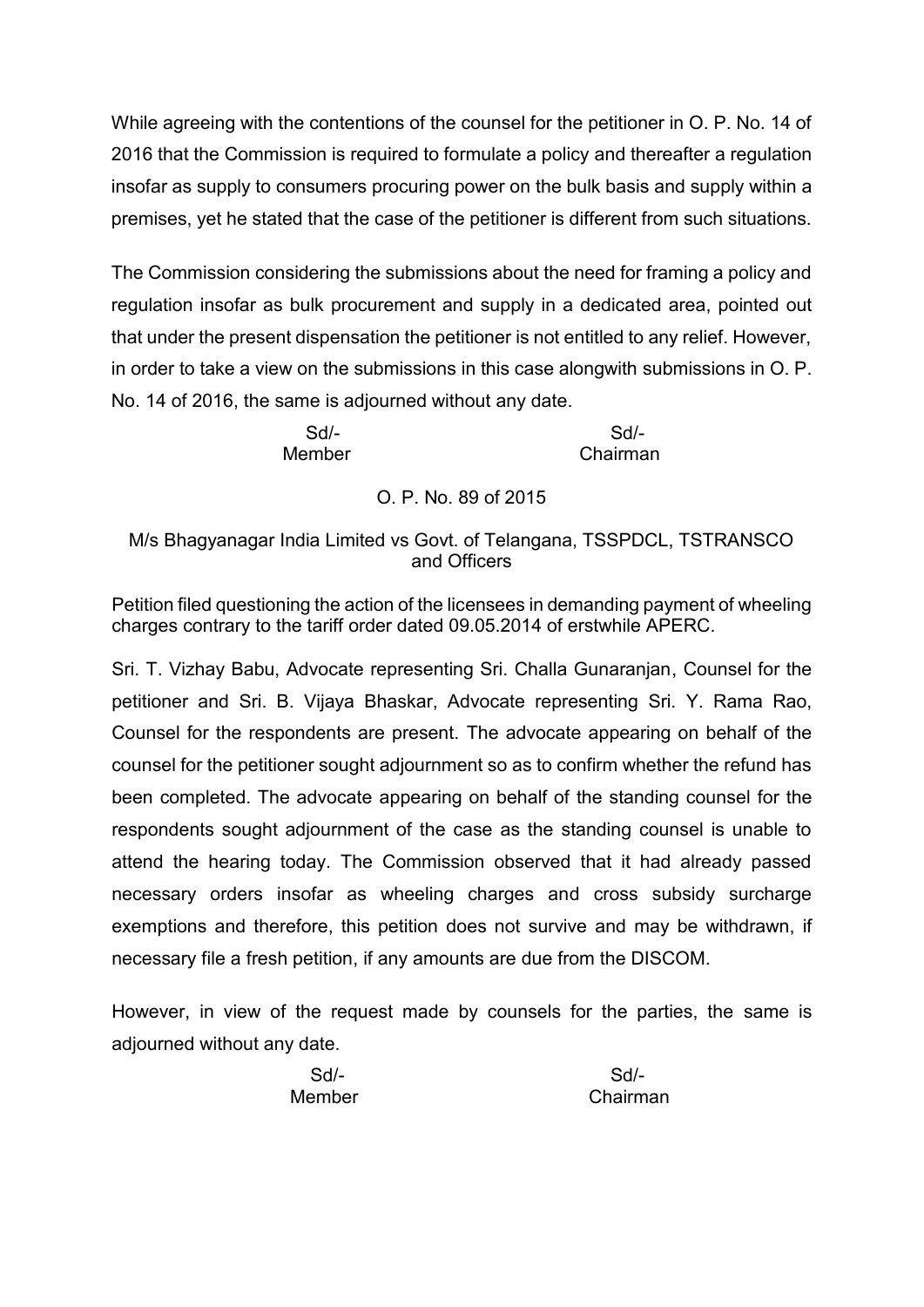## O. P. No. 2 of 2016

## M/s. Ultra Tech Cement Limited vs TSSPDCL, SE (O), RR South, SAO (o), RR South & DE (O), TSSPDCL

Petition filed questioning of the action of DISCOM in not implementing the order of CGRF as confirmed by Hon'ble High Court.

Sri. T. Vizhay Babu, Advocate representing Sri. Challa Gunaranjanm counsel for the petitioner and Sri B. Vijaya Bhaskar, Advocate representing Sri. Y. Rama Rao, Counsel for the respondents are present. The advocate for the counsel for the petitioner stated that the appeal filed by the respondents is pending consideration before the Hon'ble High Court and therefore, the same may adjourned. The advocate appearing for standing counsel of the respondents while confirming the same, also stated that the same is likely to be heard shortly.

The Commission by taking into consideration of the submissions of the counsel for the parties adjourned the matter indefinitely.

Member Chairman

Sd/- Sd/-

O. P. No. 14 of 2016

M/s. Ushakiron Movies Vs. TSSPDCL

Filed an application seeking extension of the renewal of the exemption from having distribution license as granted in by Order dated 18.05.2012 by erstwhile APERC.

Sri. K. Gopal Chowdary, Advocate for the petitioner and Sri. B. Vijaya Bhaskar, Advocate representing Sri. Y. Rama Rao, Counsel for the respondent are present. The counsel for the petitioner made detailed submissions in the matter in the light of the proposals made by the existing licensee seeking guidance of the Commission.

He emphasized the need for proper proposals to be made to the Commission in respect of points mentioned in the memo filed by the licensee.

- A. Group of consumers within a building / complex who request for single point connection where there is space constraints to set up infrastructure.
- B. Group of consumers who request for single point connection covering large area virtually having no space limitations viz. M/s. Usha Kiron Movies, other IT park developers.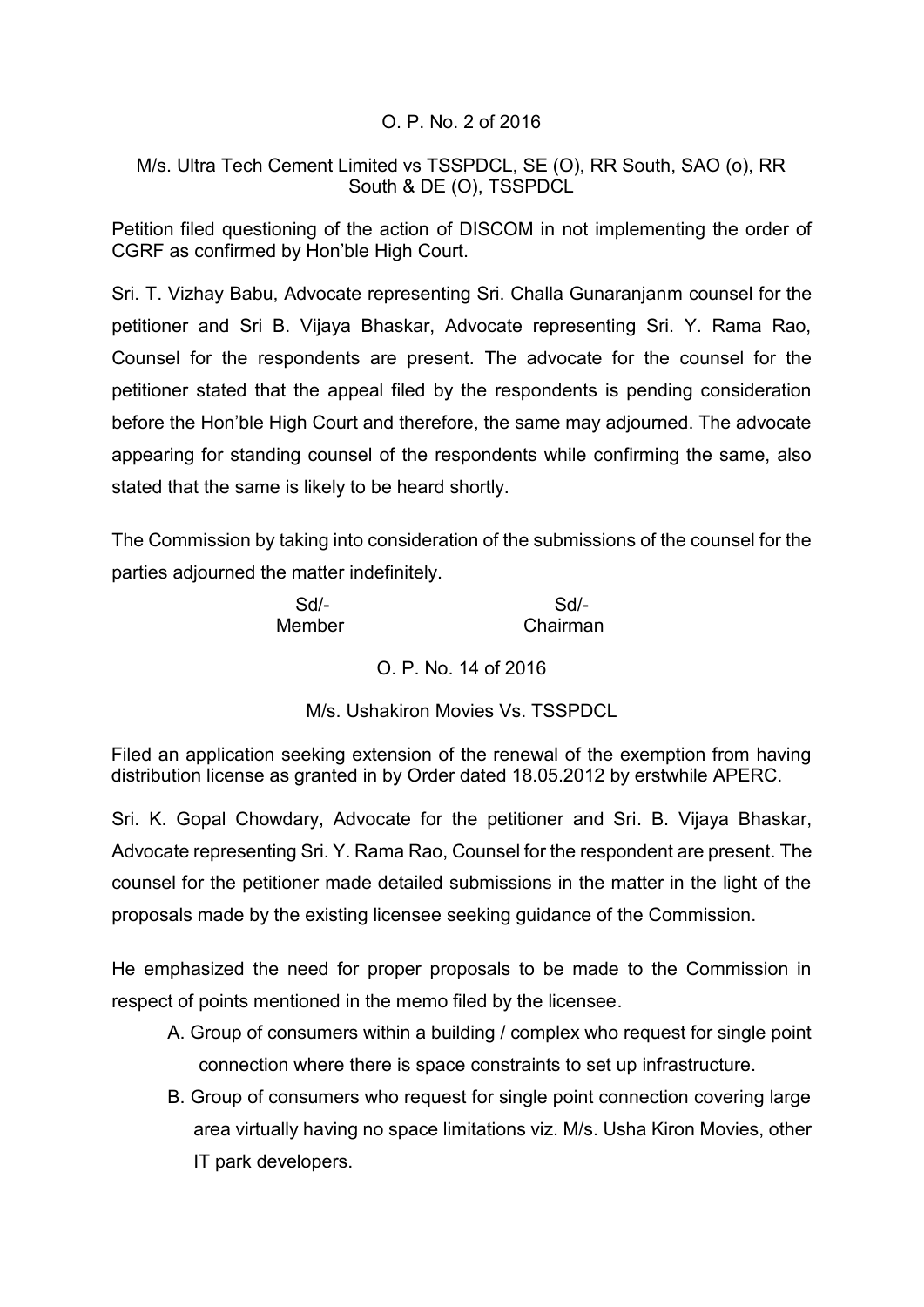The proposals should come from the licensee and the Commission should undertake the detailed examination of the same thoroughly putting in place the necessary administrative machinery in exercise. The net result of such exercise should be framing of regulation to cater to the situations that have been brought before the Commission like the petitioner, exhibition society, group housing, gated communities and apartments. While pointing out the above type consumers, he also stated that these are generally understood situations, but there may exist further different type of consumers, who are not noticed by the Commission or the licensee and who have to be brought into the fold of levying and billing proper charges. He has drawn parallel to bus stations, railway stations, shopping malls, multiplexes and colonies.

The counsel for the petitioner stated that all these type of consumers draw single point of supply and distribute the power amongst various consumers. The above mentioned type of consumers may be catering to different classes of consumers, namely, domestic, commercial, industrial or charitable as may be appropriately located within such precincts. The difficulty with the consumers is that the single point supply is taken in high tension and supply in majority cases is done in low tension. Contra, individual connections if availed by the respective consumers within such premises would have attracted different tariffs according to the classification and mode of application.

The counsel stated that the provisions of the Act, 2003 do not envisage a situation as stated above. Further, proviso (vii) occurring in section 14 of the Act, 2003 gives liberty for allowing the licensee to entrust its activity to any other person, who is not required to obtain a separate license, however, the definition provided in the Act, 2003 at clause 2 (27) authorization by the distribution licensee in a particular area is termed as franchisee. Such franchisee may be of different kinds depending on the need and requirement. The present provisions stated above do not specifically give a structure or not even refer to the word franchisee in any of the substantive provisions made thereof. Thus, the Commission is required to put in place a comprehensive and exhaustive regulation which may be to a large extent captures the differences and variations in the type of consumers and their classification and such regulation should be part of the supply code itself. The classifications or types of consumers set out as stated earlier should be able to fit into the definition of franchisee if not perfectly stated in the Act, 2003. His submission would be to gather pace in making the regulation so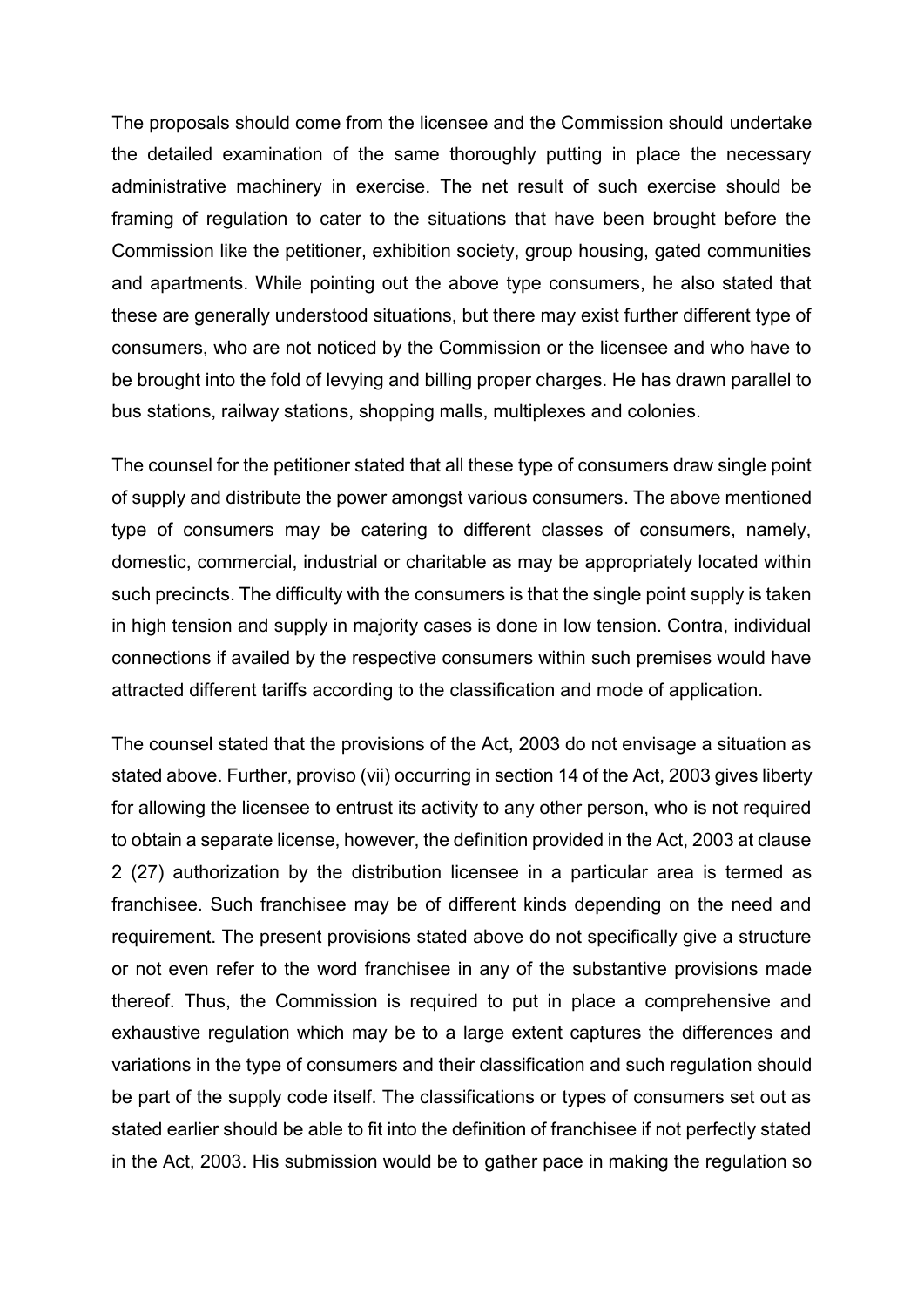that this issue and the applications pending before the Commission may not get struck without disposal.

The advocate appearing on behalf of the counsel for the respondent was at pains to explain the proposals made in the memo and therefore, sought adjournment, as the standing counsel is unable to attend the hearing today.

The Commission took note of the details arguments made by the counsel for the petitioner and required the licensee to make concrete proposals in furtherance of the points mentioned in the memo as discussed by the counsel for the petitioner. The matter is adjourned without giving any date.

> Sd/- Sd/- Member Chairman

O. P. No. 15 of 2016

Garrison Engineer (AF) Vs. TSSPDCL

Petition filed seeking for determination of tariff for the power produced by it as deemed licensee.

Lt. Colonel Sourabh Dutt for the petitioner and Sri. B. Vijaya Bhaskar, Advocate representing Sri. Y. Rama Rao, Standing Counsel for the respondent are present. The representative of the petitioner stated that the petition is filed for determination of tariff (purchase price), it being deemed licensee. The Commission ascertained from the representative as to the source of power procurement for undertaking supply in its area. The representative stated that they would procure power from the TSSPDCL only and no other source of power supply. He stated that the unit is being mulcted with penal charges for exceeding the demand. They will be drawing additional power only during the training seasons, which are scheduled in a particular months of a year. They seek to avoid this situation. Another contention raised by the representative is that it should be treated as seasonal consumption for the training period.

It was observed by the Commission that the petitioner could enhance the demand and consume energy within the demand, for which it has to assess what is the maximum demand required by it and in what period. The billing would be 80% of the demand and actual energy charges in the two part tariff structure. Even if the petitioner consumes less than 80% of the demand, he is required to pay charges for 80% of the